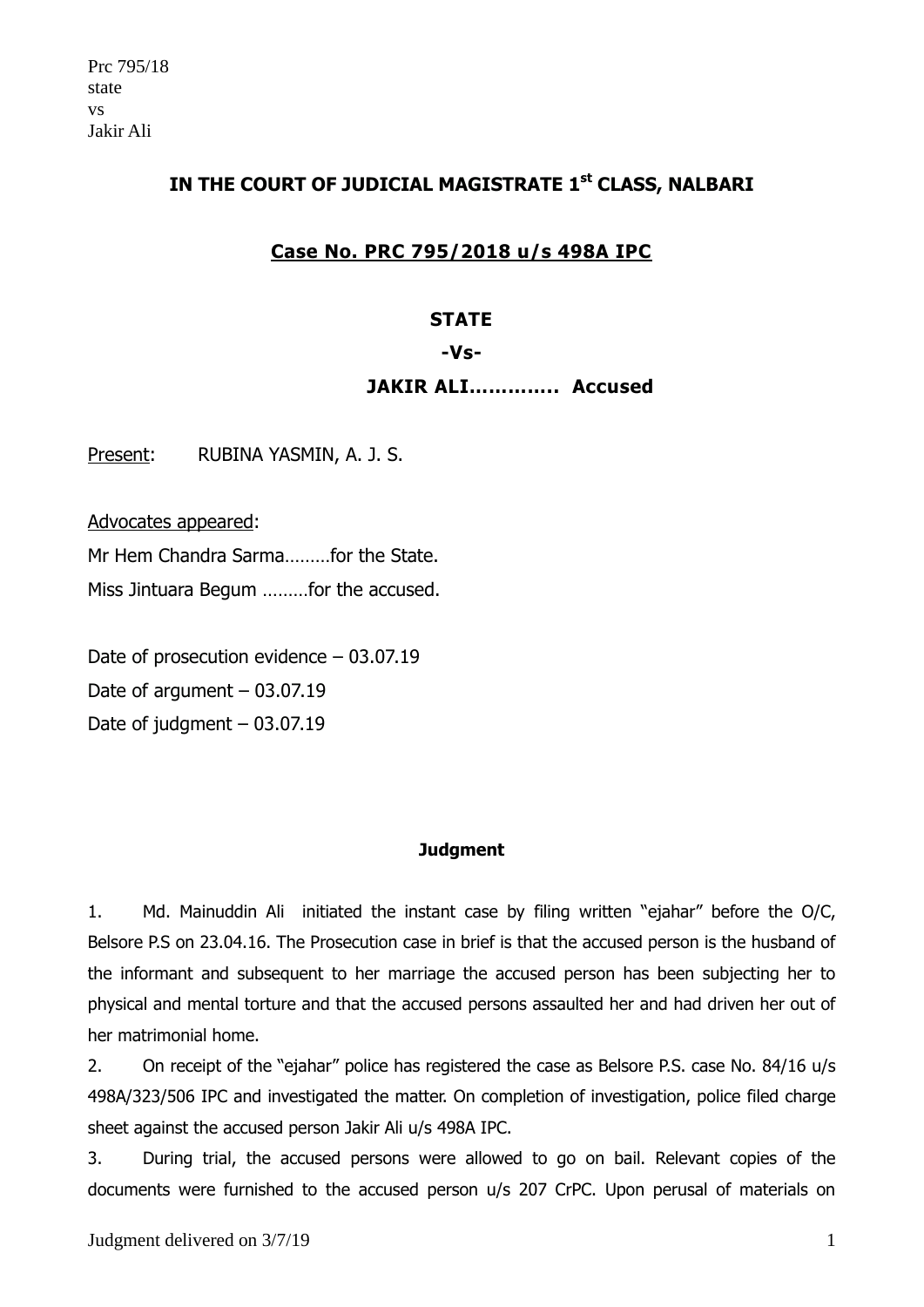Prc 795/18 state vs Jakir Ali

record and after hearing both sides, sufficient materials were found against the accused person u/s 498A IPC and accordingly charges were framed. The contents of the charges were read over and explained to the accused person to which he pleaded not guilty and claimed to be tried.

4. Prosecution in support of the case examined 2 witnesses and declined to adduce further evidence. Defence side did not examine any witness in support of their defence. The examination of the accused person u/s 313 of CrPC was dispensed with as no incriminating materials were found against him. Defence declined to adduce evidence on his behalf.

5. I have heard argument of both sides.

## **Points For Determination**

6. Upon hearing and perusal of the record, I have framed the following points for determination:

I. Whether the accused persons being the husband of the informant in the period following the marriage of the informant with the accused husband subjected her to physical and mental torture in connection with their unlawful demand for money and thereby committed an offence punishable under section 498 A IPC?

## **Discussions, Decisions and Reasons Thereof**

1. I have carefully gone through the entire evidence on record and materials placed before me. 2. Pw 1 Mainuddin Ali who is the informant has deposed in his evidence that an altercation took place between his daughter and the accused with relate to some household issues so he filed the case against the accused person but now the matter is settled between them and she now stays with the accused person.

3. Pw 2 Firoza Begum who is the victim of this case also deposed to the tune of Pw 1.

4. Now on going through the evidence it transpires that the informant/victim has not stated anything incriminating against the accused. It seems a minor altercation took place between them and later the informant filed the ejahar in resentment. And in my considered opinion in every family some kind of altercation exist between husband and wife. Therefore a single act of altercation, in absence of any such circumstances where the Prosecution could prove that the accused persons have tortured the victim to such an extent that she tried to commit suicide, sec 498A does not attract to. In result, there is no incriminating materials found against the accused person.

Judgment delivered on  $3/7/19$  2 5. Therefore, the vital witnesses examined by prosecution side, have not supported the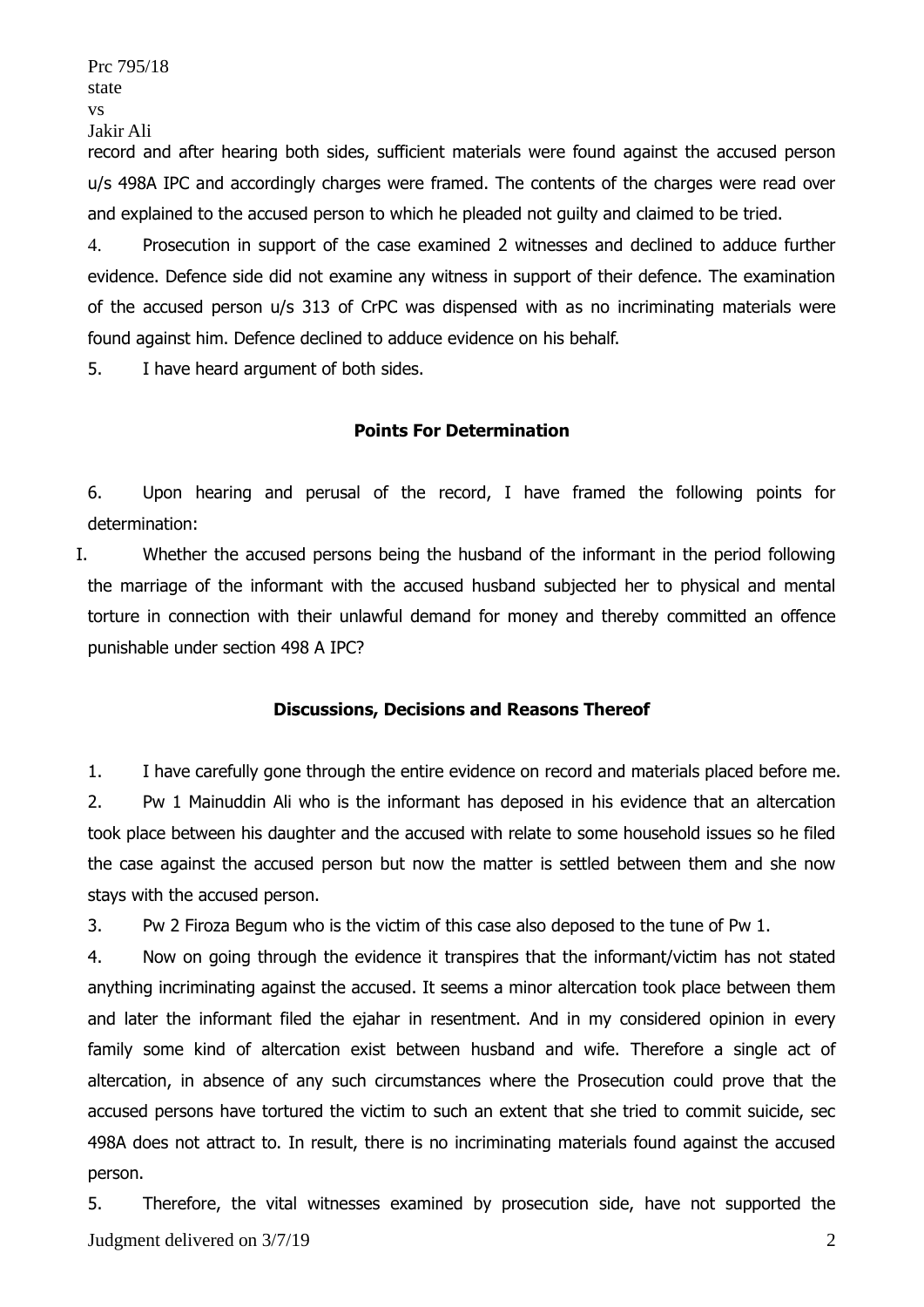state vs Jakir Ali prosecution case. I, therefore, find that the prosecution has failed to establish the guilt of the accused persons beyond reasonable doubt. Accordingly, accused person Jakir Ali is held not guilty of the offence punishable u/s 498A IPC and accordingly, he is acquitted and set at liberty forthwith. 6. The bail bond furnished on behalf of the accused person shall remain in force for a further period of six months.

Given under my hand and seal of this court on this  $3<sup>rd</sup>$  day of July, 2019.

Rubina Yasmin J.M.F.C. Nalbari

# **APPENDIX**

## **Prosecution witness:**

PW 1 – Mainuddin Ali PW 2 – Firoja Begum

## **Defence witness:**

Nil

Prc 795/18

## **Exhibits:**

Ex 1 – ejahar